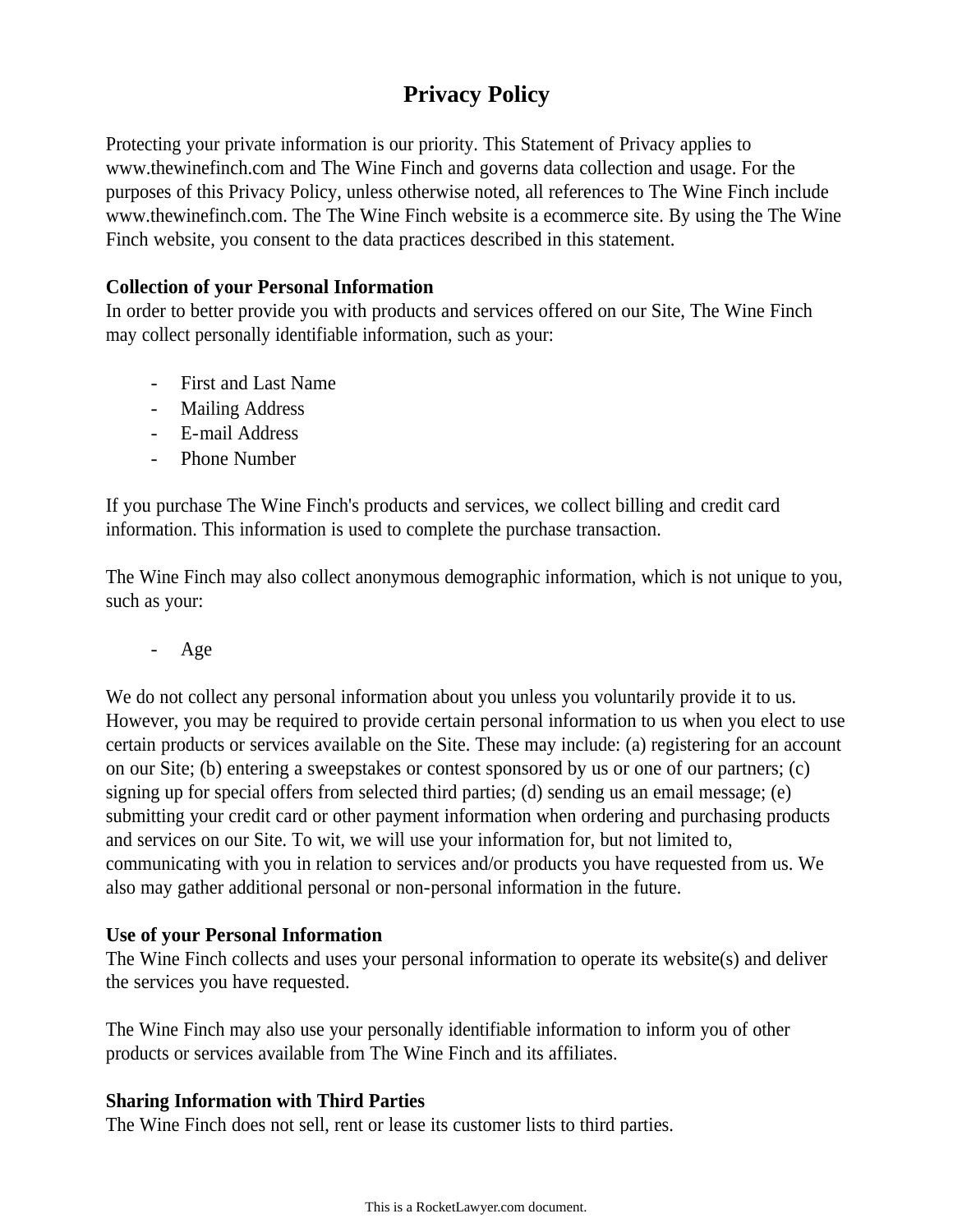The Wine Finch may, from time to time, contact you on behalf of external business partners about a particular offering that may be of interest to you. In those cases, your unique personally identifiable information (e-mail, name, address, telephone number) is transferred to the third party. The Wine Finch may share data with trusted partners to help perform statistical analysis, send you email or postal mail, provide customer support, or arrange for deliveries. All such third parties are prohibited from using your personal information except to provide these services to The Wine Finch, and they are required to maintain the confidentiality of your information.

The Wine Finch may disclose your personal information, without notice, if required to do so by law or in the good faith belief that such action is necessary to: (a) conform to the edicts of the law or comply with legal process served on The Wine Finch or the site; (b) protect and defend the rights or property of The Wine Finch; and/or (c) act under exigent circumstances to protect the personal safety of users of The Wine Finch, or the public.

## **Opt-Out of Disclosure of Personal Information to Third Parties**

In connection with any personal information we may disclose to a third party for a business purpose, you have the right to know:

The categories of personal information that we disclosed about you for a business purpose.

You have the right under the California Consumer Privacy Act of 2018 (CCPA) and certain other privacy and data protection laws, as applicable, to opt-out of the disclosure of your personal information. If you exercise your right to opt-out of the disclosure of your personal information, we will refrain from disclosing your personal information, unless you subsequently provide express authorization for the disclosure of your personal information. To opt-out of the disclosure of your personal information, visit this Web page www.thewinefinch.com/plan-your-visit.

## **Tracking User Behavior**

The Wine Finch may keep track of the websites and pages our users visit within The Wine Finch, in order to determine what The Wine Finch services are the most popular. This data is used to deliver customized content and advertising within The Wine Finch to customers whose behavior indicates that they are interested in a particular subject area.

# **Automatically Collected Information**

Information about your computer hardware and software may be automatically collected by The Wine Finch. This information can include: your IP address, browser type, domain names, access times and referring website addresses. This information is used for the operation of the service, to maintain quality of the service, and to provide general statistics regarding use of the The Wine Finch website.

# **Links**

This website contains links to other sites. Please be aware that we are not responsible for the content or privacy practices of such other sites. We encourage our users to be aware when they leave our site and to read the privacy statements of any other site that collects personally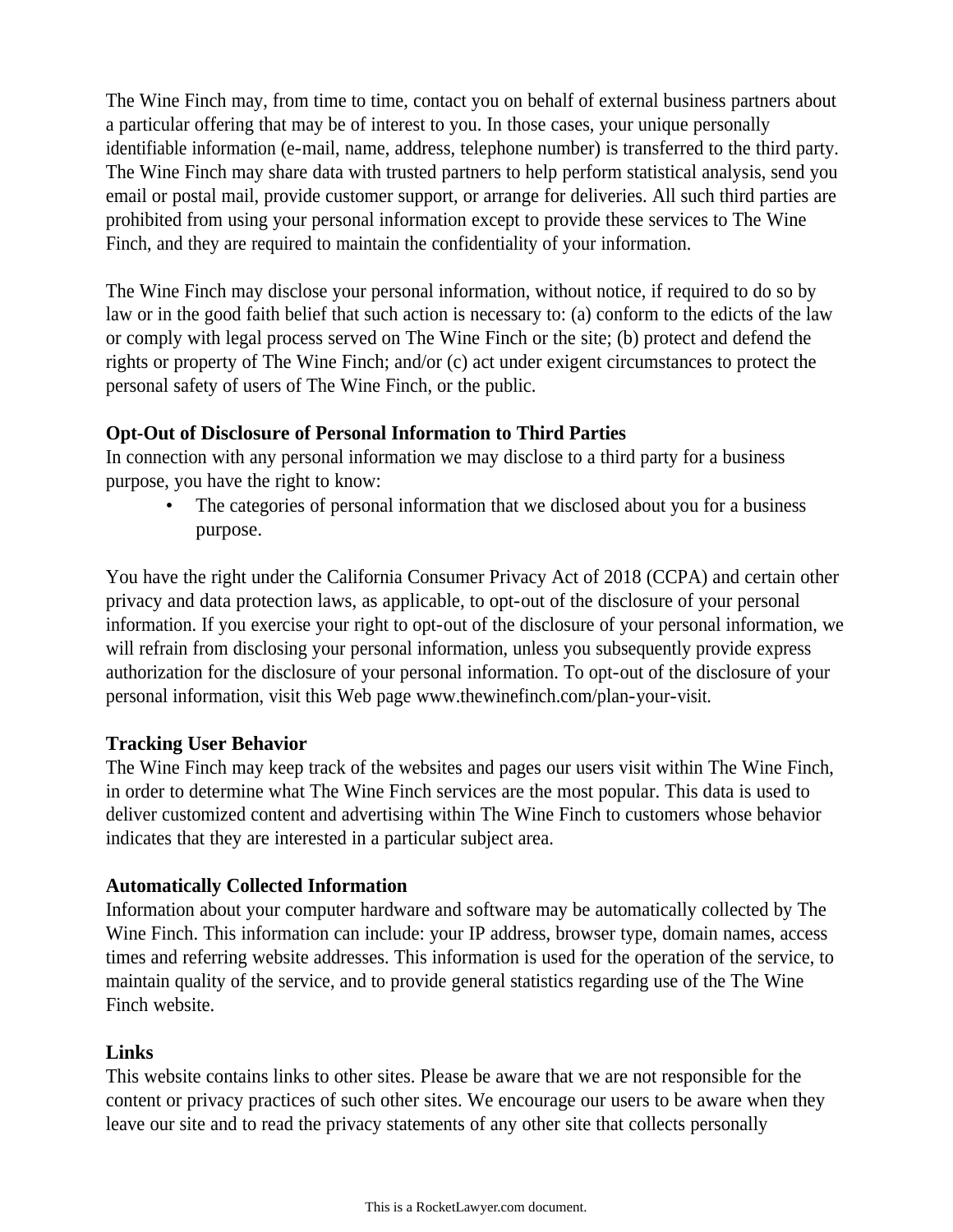identifiable information.

## **Security of your Personal Information**

The Wine Finch secures your personal information from unauthorized access, use, or disclosure. The Wine Finch uses the following methods for this purpose:

SSL Protocol

When personal information (such as a credit card number) is transmitted to other websites, it is protected through the use of encryption, such as the Secure Sockets Layer (SSL) protocol.

We strive to take appropriate security measures to protect against unauthorized access to or alteration of your personal information. Unfortunately, no data transmission over the Internet or any wireless network can be guaranteed to be 100% secure. As a result, while we strive to protect your personal information, you acknowledge that: (a) there are security and privacy limitations inherent to the Internet which are beyond our control; and (b) security, integrity, and privacy of any and all information and data exchanged between you and us through this Site cannot be guaranteed.

# **Right to Deletion**

Subject to certain exceptions set out below, on receipt of a verifiable request from you, we will:

- Delete your personal information from our records; and
- Direct any service providers to delete your personal information from their records.

Please note that we may not be able to comply with requests to delete your personal information if it is necessary to:

- Complete the transaction for which the personal information was collected, fulfill the terms of a written warranty or product recall conducted in accordance with federal law, provide a good or service requested by you, or reasonably anticipated within the context of our ongoing business relationship with you, or otherwise perform a contract between you and us;
- Detect security incidents, protect against malicious, deceptive, fraudulent, or illegal activity; or prosecute those responsible for that activity;
- Debug to identify and repair errors that impair existing intended functionality;
- Exercise free speech, ensure the right of another consumer to exercise his or her right of free speech, or exercise another right provided for by law;
- Comply with the California Electronic Communications Privacy Act;
- Engage in public or peer-reviewed scientific, historical, or statistical research in the public interest that adheres to all other applicable ethics and privacy laws, when our deletion of the information is likely to render impossible or seriously impair the achievement of such research, provided we have obtained your informed consent;
- Enable solely internal uses that are reasonably aligned with your expectations based on your relationship with us;
- Comply with an existing legal obligation; or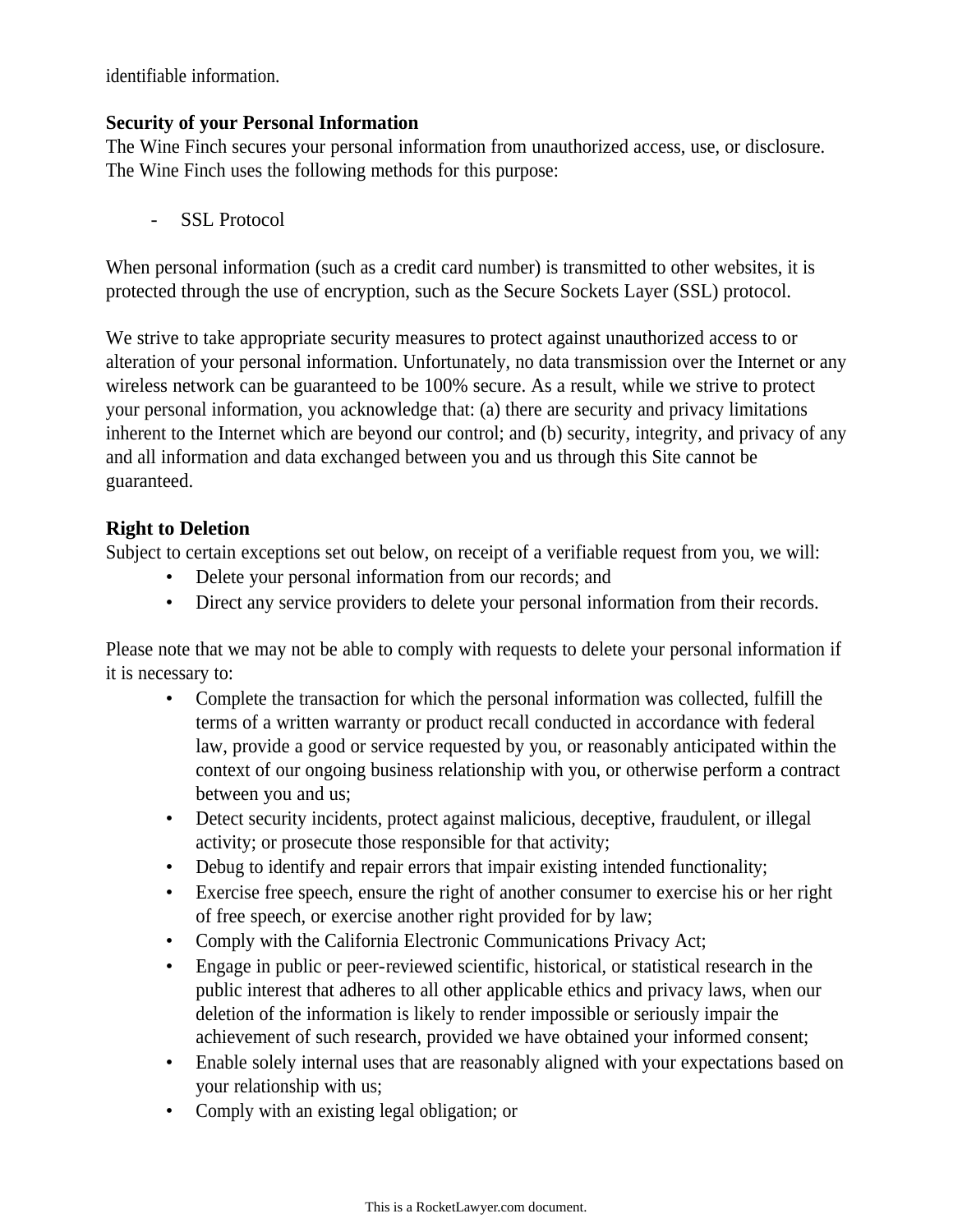• Otherwise use your personal information, internally, in a lawful manner that is compatible with the context in which you provided the information.

#### **Children Under Thirteen**

The Wine Finch does not knowingly collect personally identifiable information from children under the age of thirteen. If you are under the age of thirteen, you must ask your parent or guardian for permission to use this website.

## **Opt-Out & Unsubscribe from Third Party Communications**

We respect your privacy and give you an opportunity to opt-out of receiving announcements of certain information. Users may opt-out of receiving any or all communications from third-party partners of The Wine Finch by contacting us here:

- Web page: www.thewinefinch.com/plan-your-visit
- Email: info@thewinefinch.com
- Phone: 9516591659

## **E-mail Communications**

From time to time, The Wine Finch may contact you via email for the purpose of providing announcements, promotional offers, alerts, confirmations, surveys, and/or other general communication. In order to improve our Services, we may receive a notification when you open an email from The Wine Finch or click on a link therein.

If you would like to stop receiving marketing or promotional communications via email from The Wine Finch, you may opt out of such communications by Clicking the 'unsubscribe' button in the email footer or emailing The Wine Finch directly at info@thewinefinch.com..

## **External Data Storage Sites**

We may store your data on servers provided by third party hosting vendors with whom we have contracted.

#### **Changes to this Statement**

The Wine Finch reserves the right to change this Privacy Policy from time to time. We will notify you about significant changes in the way we treat personal information by sending a notice to the primary email address specified in your account, by placing a prominent notice on our site, and/or by updating any privacy information on this page. Your continued use of the Site and/or Services available through this Site after such modifications will constitute your: (a) acknowledgment of the modified Privacy Policy; and (b) agreement to abide and be bound by that Policy.

#### **Contact Information**

The Wine Finch welcomes your questions or comments regarding this Statement of Privacy. If you believe that The Wine Finch has not adhered to this Statement, please contact The Wine Finch at:

The Wine Finch 54425 S Circle Dr Idyllwild, California 92549